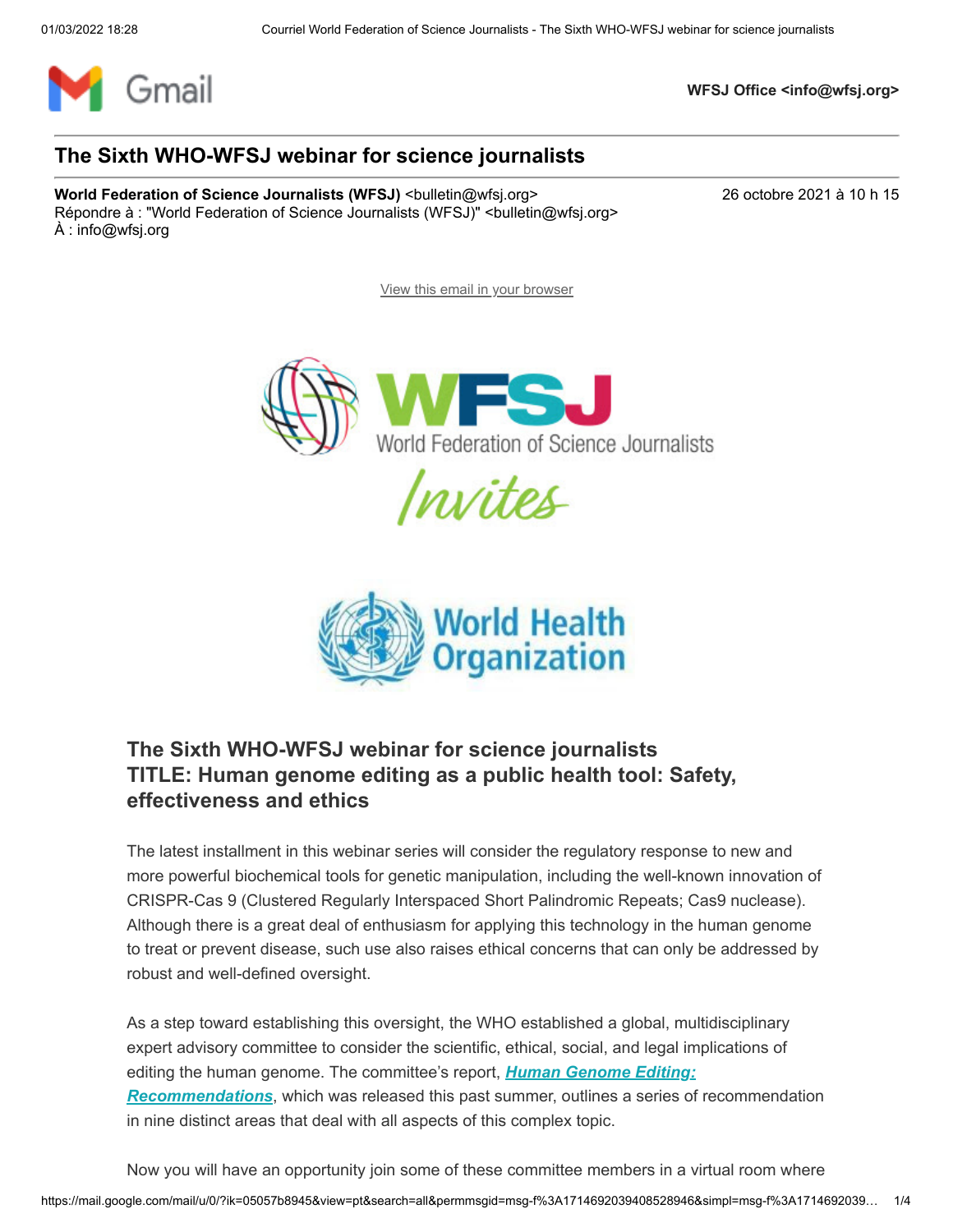01/03/2022 18:28 Courriel World Federation of Science Journalists - The Sixth WHO-WFSJ webinar for science journalists

you can see and hear them respond to questions raised by their report. You will also be helping the WHO adapt its communications and knowledge transfer practices to meet the challenges and needs of science journalism.

Recordings of this seminar will be accessible to WFSJ members. If you are interested and available to attend, please register below.

**TIME: Wednesday 27 October, 2021, 15:30 - 17:00 CEST (Geneva time), 09:30-11:00 EDT**

## **SPEAKERS:**



#### **John Reeder**

Director of the UNICEF/UNDP/World Bank/WHO Special Programme for Research and Training in Tropical Diseases

— strengthening the health research capacity of least-developed countries

He has worked with several international research organizations, where he has regularly focused on improving the response to infectious diseases such as malaria, tuberculosis, and HIV.



#### **Françoise Baylis**

University Research Professor, Dalhousie University, Canada — the intersection of applied ethics, health policy, and practice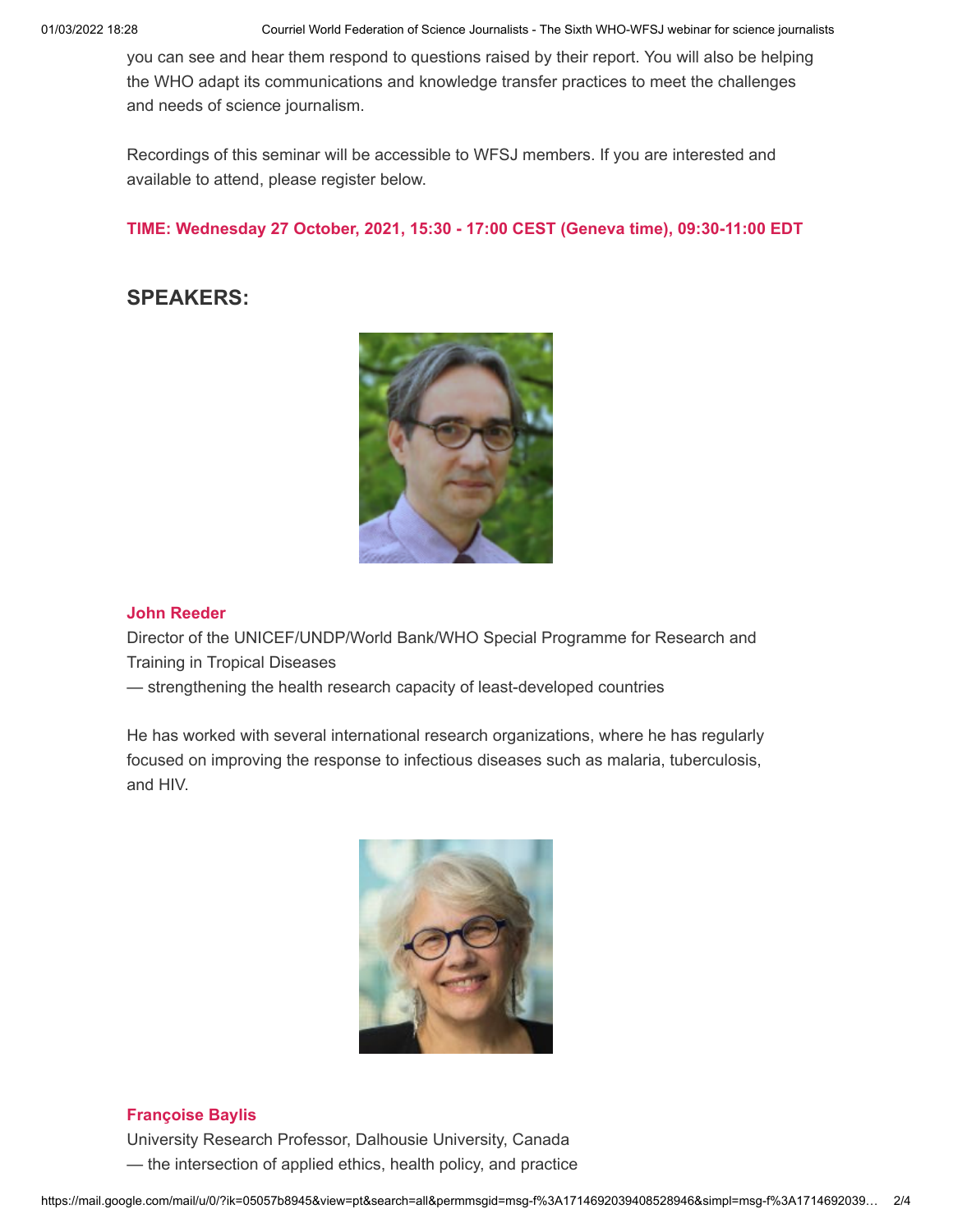Her work looks beyond the current limits of mainstream bioethics to develop new approaches to public policy changes, such as the regulation of technologies that genetically modify human embryos and the germline. She is the author of *Altered Inheritance: CRISPR and the Ethics of Human Genome Editing.*



#### **Robin Lovell-Badge**

Senior Group Leader, Laboratory of Stem Cell Biology and Developmental Genetics, Francis Crick Institute, United Kingdom

― public engagement and policy around stem cells, genetics, human embryo, and animal research

His research reveals the details of how cells and complex organisms normally develop, which is crucial to understanding human health, disease, and prospects for future therapies.



#### **Anne Wangari Thairu-Muigai**

Professor of Genetics, Jomo Kenyatta University of Agriculture and Technology, Kenya — characterization, use, inventory, and monitoring of the indigenous animal genetic resources

Her work applies genetics to challenges facing contemporary agriculture, such as helping rural communities in Kenya adapt to the effects climate change will have on domesticated